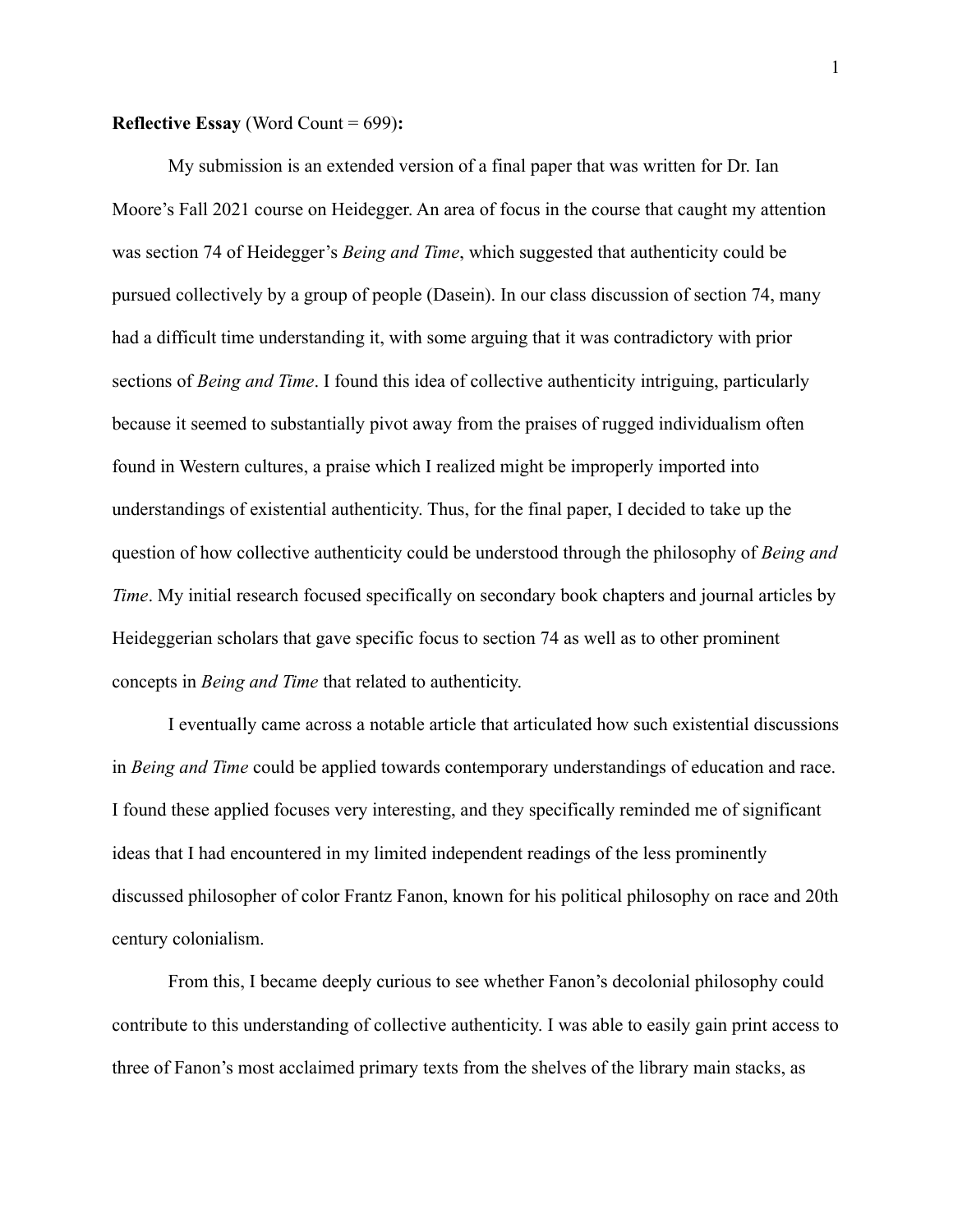well as many secondary books focusing on Fanon's decolonial thought and political biography. These easily accessible resources allowed me to independently develop a rich and informed familiarity with a lesser known philosopher who's thought I had never received any formal education in. Additionally, on top of giving relevant insights for the paper topic itself, the secondary sources allowed me to identify *The Wretched of the Earth* as the primary source that was the most relevant piece to focus on for my topic.

Thus, the unexpected connections encountered in initial research, and the library resources that allowed me to pursue the goldmine of relevance that discussions on Fanon, race, and neocolonialism had for my topic, allowed my focus to organically evolve into a more encompassing one that synthesized the understandings of collective authenticity found in Heidegger *and* Fanon. This incorporation of Fanon allowed me to more explicitly highlight how this existential discussion on authenticity provides important political insights to issues of race, culture, gender, and sexuality that are still faced in our oppressive and neocolonial 21st century society. It also supplemented my addressal of *Being and Time*'s potential problematic connection to  $Nazism<sup>1</sup>$ .

LibGuides access to the Philosopher's Index and PhilPapers databases was particularly important for this project. They allowed me to find sources that focused on the specific philosophical terminologies, such as those of *Being and Time*, that were relevant to my discussion. When a full text was unavailable, I not only searched for other pieces by the author, but also looked into other authors in the text's journal issue that seemed to have similar focuses. This allowed me to find a valuable published roundtable transcript between three closely related Fanonian scholars.

<sup>&</sup>lt;sup>1</sup> Please see footnote #3 on p.2 of my project for further and important discussion on this.